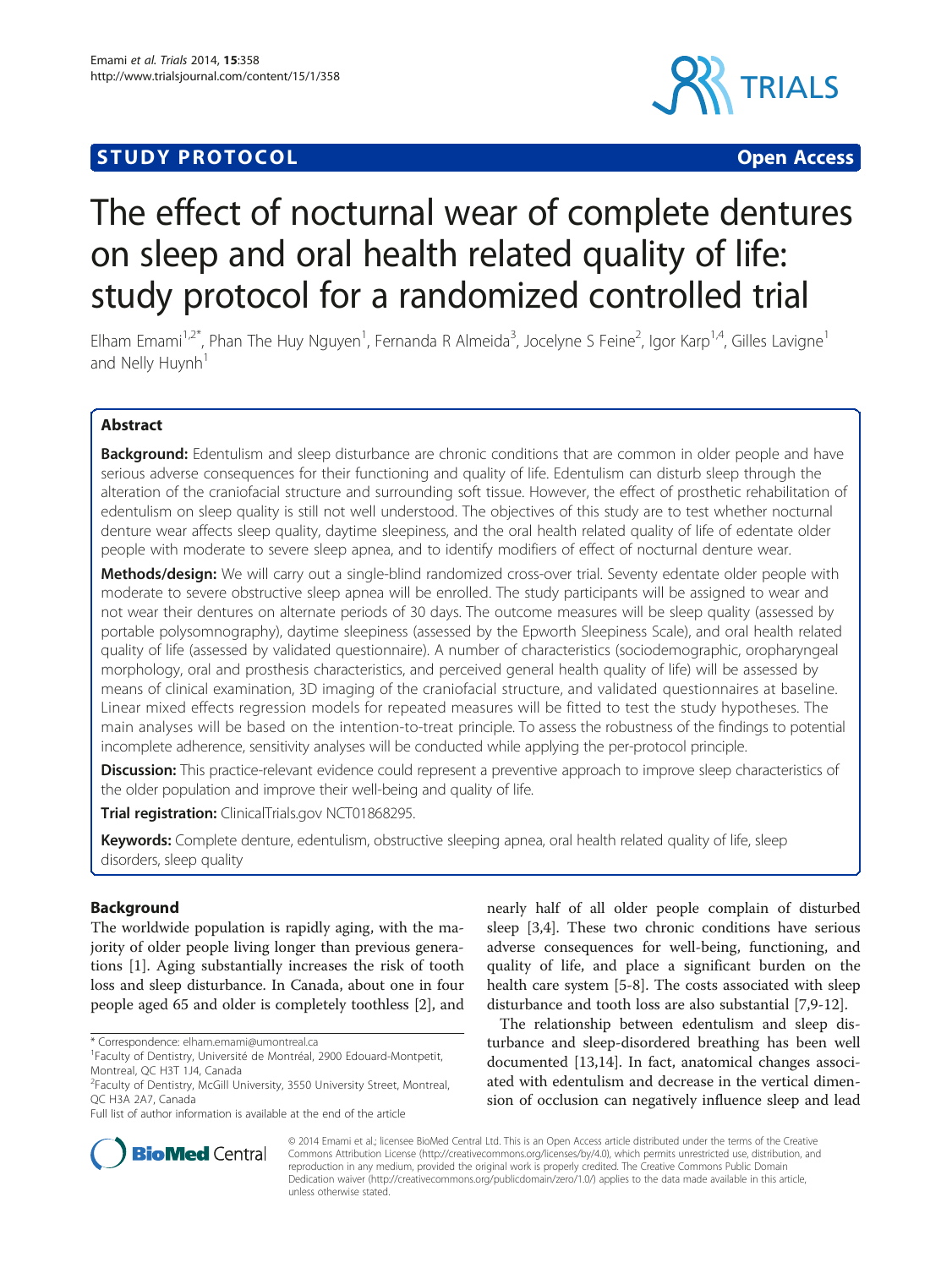to obstructive sleep apnea [\[13](#page-5-0)-[18\]](#page-5-0). Loss of the vertical dimension of occlusion leads to a forward and upward mandibular position associated with a backward shift in the supine position [[16,19\]](#page-5-0). This rotational movement of the mandible favors a shift of the tongue and soft palate against the posterior pharyngeal wall. The reduction in the retropharyngeal space associated with impaired function of the upper airway dilatation muscles results in upper airway resistance, and diminished response to negative pressure stimulation [[20](#page-5-0)-[22](#page-5-0)]. Moreover, age-specific compromised pharyngeal anatomy, upper airway mucosal sensory dysfunction, and a decline in pharyngeal sensory discrimination and reflexes have been proposed as being responsible for the vulnerability of edentate elders to airway collapse [[23](#page-5-0)-[25](#page-5-0)]. Furthermore, the literature suggests that there is a possible association between sleep disturbance and wearing a complete denture during sleep, which may explain the mechanism underlying the relationship between obstructive sleep apnea and edentate individuals [[26,27](#page-5-0)]. One hypothesized effect was that the use of a denture during sleep may lead to open bite and mouth breathing with a decrease in the tone of the pharyngeal muscles, thus leading to the development or worsening of obstructive sleep apnea [[28](#page-5-0)]; an alternative hypothesis holds that sleep quality and pharyngeal patency are maintained by nocturnal denture use. Moreover, this denture effect appears to be different between healthy edentate older people and those with sleep disturbances [\[29\]](#page-5-0). However, there is a general belief amongst oral health care professionals that edentate individuals should remove their dentures at night. In fact, numerous studies have demonstrated that long-term nocturnal wearing of dentures can reduce the protective effect of saliva and obstruct good oxygenation of the oral mucosa, which makes it less resistant to mechanical and microbiological aggression, thus increasing the risk of chronic inflammatory changes within the mucosa [[30-32\]](#page-5-0). This leads to an increased risk of traumatic ulcers, denture stomatitis, and alveolar bone resorption in the edentate population [[33](#page-5-0)-[37\]](#page-5-0).

However, tooth loss and not wearing dentures at night have not been recognized as a risk factor for sleep disturbance and obstructive sleep apnea. Furthermore, the limited quality of studies on this topic (graded as level  $\leq 3$  on the Oxford level of grade of evidence) [\[38](#page-5-0)] do not permit clinicians to engage in evidence-based clinical decision-making. This lack of knowledge poses legal and ethical problems for clinicians and other dental professionals who are involved in the care of the growing edentate population.

To enable development of clinical practice guidelines, solid evidence is required. Specifically, a rigorous randomized trial is needed to help determine the effects of denture wearing on patient-relevant outcomes [[28,39-41](#page-5-0)].

To address this need, we have designed a single-blind randomized cross-over trial. The first objective of the study is to test whether nocturnal denture wear has an effect on sleep quality and daytime sleepiness of edentate older people with moderate to severe sleep apnea. The second objective is to test whether nocturnal denture wear has an effect on the oral health related quality of life of edentate older people with moderate to severe sleep apnea. The third objective is to identify modifiers of the putative effects of nocturnal denture wear.

## Methods/design

The study protocol was approved by the Research Ethics Board of Health of the Université de Montréal (Project 13-076-CERES-D). The trial is registered in the US Clinical Trials Registry [NCT01868295.](http://www.clinicaltrials.gov/NCT01868295)

#### Recruitment process

Participants will be recruited from the area of metropolitan Montreal. Participants will be recruited through the research, prosthodontics, and sleep apnea clinics of the Université de Montréal, associated hospitals, geriatric institutes, and private sleep clinics.

The research coordinator will contact the patients in person at the clinics with a study information brochure to invite them to participate in the trial. Potential study participants will be asked to contact a research coordinator via a dedicated phone number with voicemail. The research coordinator will describe the study in general terms and assess major inclusion criteria, and the study candidates will be invited to an in-person information and screening session. During this session, the research coordinator will inform these potential participants of the general health risks associated with obstructive sleep apnea and will explain all aspects of the study, using a PowerPoint presentation and a study brochure. The interested participants will be screened for eligibility for inclusion in the study. Eligible participants will be asked to read and sign a consent form. Informed consent will be obtained from each eligible participant before proceeding with the trial.

# Inclusion and exclusion criteria

# Inclusion criteria

To be considered for inclusion in the study, the subject must: (1) be aged 65 years or older; (2) have worn a complete set of removable dentures in the past year but not have worn the dentures during sleep in that period; (3) have an Apnea-Hypopnea Index (AHI) score of at least 15 at screening; (4) have an adequate understanding of written and spoken English or French; (5) be able to understand and respond to the questionnaires used in the study; (6) agree to follow the research study instructions; (7) agree to adhere to the allocated sequence of interventions; (8) consume no alcohol and (9) not work late at night on the day before polysomnography.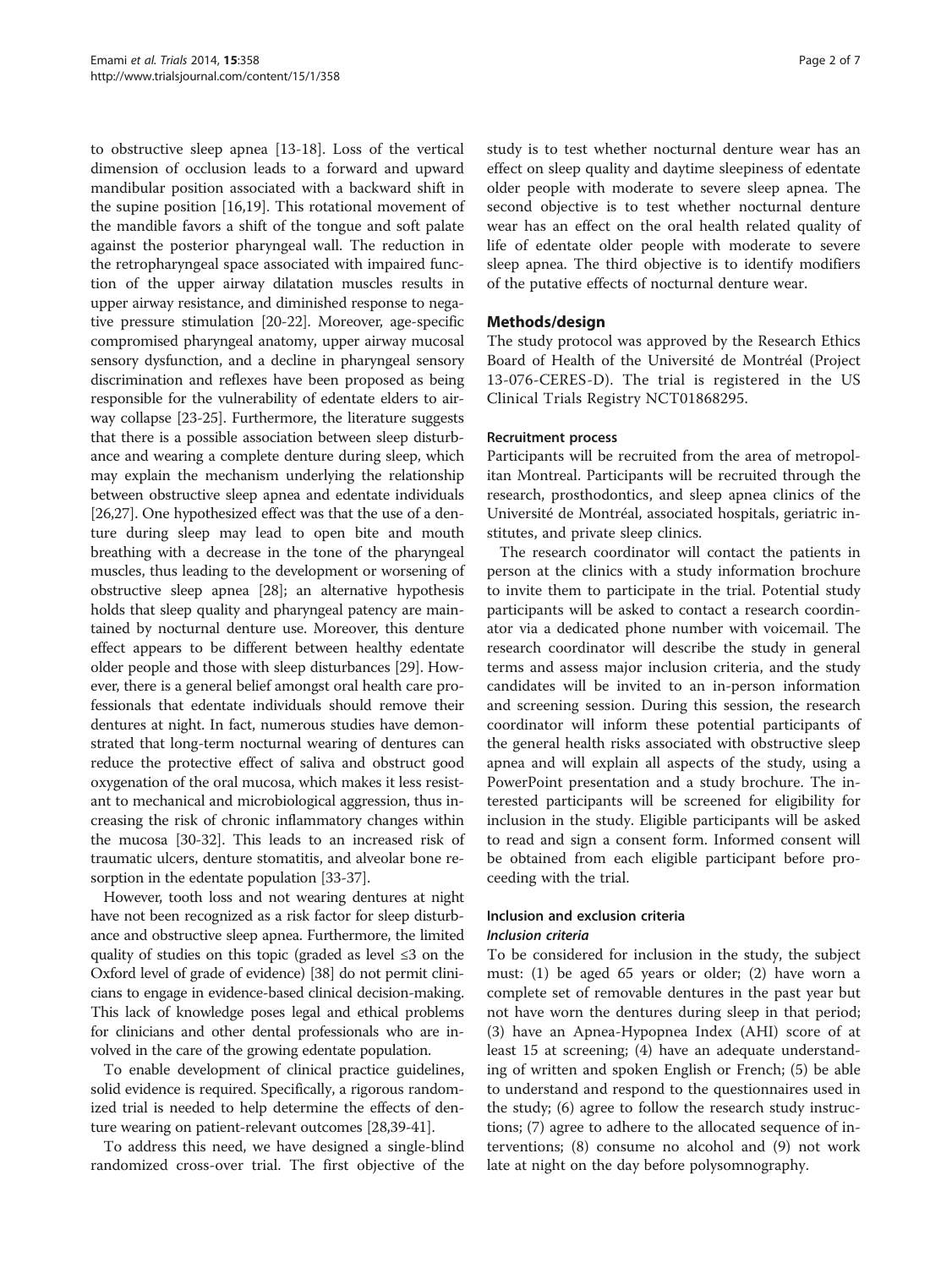#### Exclusion criteria

The participants are excluded if they: (1) have an AHI score less than 15; (2) have any severe cardiologic, neurologic, psychological, or psychiatric condition, respiratory disease, acute airway infection, or any other health condition that jeopardizes sleep; (3) score 24 or less on the Mini-Mental State Evaluation [[42\]](#page-5-0); (4) regularly consume more than two (for women) or three (for men) alcoholic beverages per day; (5) are taking medication or any illicit drug that will affect sleep architecture or respiratory muscle activity (that is, hypnotics, psychostimulants, anticonvulsant, or antipsychotics); (6) are receiving regular continuous positive airway pressure therapy or nocturnal supplemental oxygen; (7) have sleepiness deemed to be unsafe and requiring urgent treatment; or (8) feel that the trial would negatively influence their private life.

## Intervention, randomization, allocation concealment, and sequence generation

A single-blind randomized cross-over clinical trial will be conducted. The trial will have two sequences and two periods (balanced design).

Eligible study participants will be randomly assigned to wear or not wear their complete dentures at night, alternately, for two periods of 30 days (Figure 1). Minimal or no carry-over effect is expected based on the action of the postulated mechanism of intervention [[28\]](#page-5-0) (additional analyses of raw data from research team member FRA: Grizzle's model [[43\]](#page-5-0) sequence effect  $P = 0.8$ , period effect  $P = 0.9$ , intervention effect  $P = 0.002$ ). Therefore, no wash-out period was deemed necessary.

To achieve a balanced allocation of participants in each sequence, a permuted block randomization with varying block sizes using SAS® PROC PLAN will be used [[44](#page-5-0)-[51](#page-5-0)]. Randomization and administration of opaque sequential envelopes will be carried out off-site. The sleep technologist will deliver these envelopes to study participants at their homes. Each participant will receive a sequentially numbered, sealed, opaque, tamper-proof envelope indicating the sequence of intervention, and intervention will start on the same day (one week after baseline assessment). All the investigators, the research coordinator, and the scoring service providers will be blinded to the

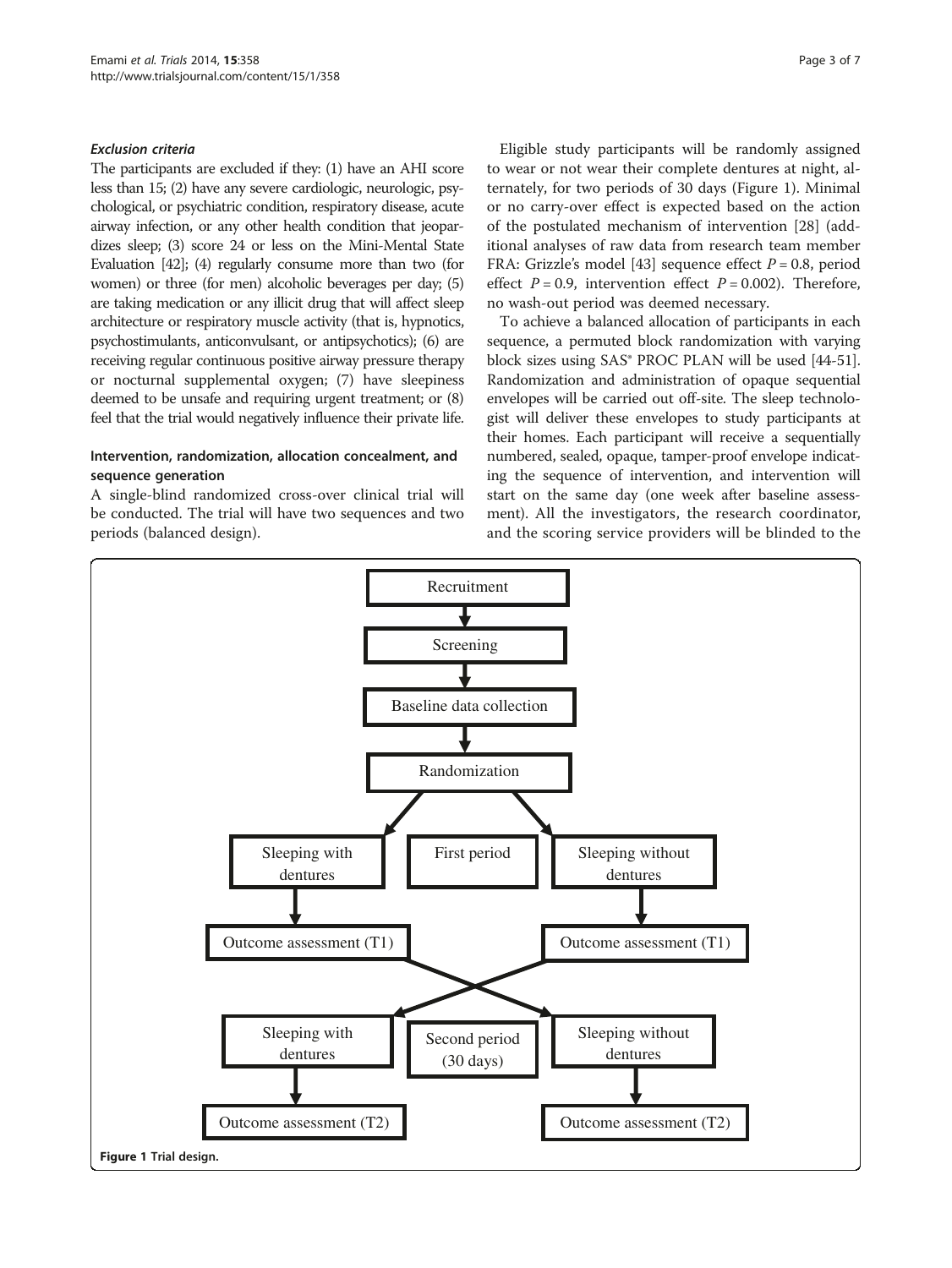intervention assignment. Data will be gathered, measured, recorded, and entered in a blinded fashion. Blinding will be lifted once data analysis is complete. Although it is not possible for the participants to be 'blind' to the intervention, they will be asked not to discuss their interventions with any research staff. Any question from participants during the intervention period will be answered by two independent prosthodontists and, if necessary, a sleep clinician, as these individuals will not be involved in data collection or data analyses.

#### Data collection

Persons who consent to participate in the study will be invited to visit the clinical research laboratories of the Faculty of Dental Medicine at the Université de Montréal at their convenience. During this visit, one trained and calibrated research trainee will conduct baseline data collection, including a clinical examination, administration of study questionnaires, and cone-beam computed tomography (CBCT) (NewTom 5G CBCT, QR S. r.l.-Verona, Italy), as described. Then, in the same week, they will undergo one baseline portable overnight recording (level II polysomnography) [[52](#page-5-0)]. Follow-up data will be collected at the end of each period by the sleep technologist at home by means of one portable overnight recording and the outcome questionnaires. The sleep technologist will install the device at the participants' homes on the evening of recording, verifying electrode impedance and signal quality. This approach will allow us to maximize the participation of older people and will increase their ad-herence to the study procedures [\[53\]](#page-5-0).

#### Primary outcome measures

The selection of the outcomes was based on a literature review and consultation with experts in sleep and oral health disease [[54,55](#page-5-0)].

The primary outcome is a change in sleep quality, as measured by the AHI index. This index is a marker of sleep quality that represents the number of apneic and hypopneic incidents per hour of sleep [\[56\]](#page-5-0). The AHI index will be measured using diagnostic portable polysomnography units for overnight home use [[57\]](#page-5-0). Standard polysomnography measurements will include total sleep duration, sleep efficiency, sleep onset latency, electroencephalogram arousal index, spontaneous arousals, and sleep-stage distribution. Upon return of the device, polysomnographic data will be downloaded and scored using REMLogic software (Embla Inc., Canada) to assess AHI, snoring index, respiratory disturbance index, flow limitation, respiratory efforts related arousals, and average and minimal oxygen saturation. These respiratory events will be scored by Sleep Strategies Inc. (Canada), according to American Academy of Sleep Medicine guidelines [\[58](#page-5-0)].

#### Secondary outcome measures

Secondary outcomes will be changes in daytime sleepiness and oral health related quality of life.

The Epworth Sleepiness Scale (ESS) will be used to assess perceived daytime sleepiness. The ESS is an eightitem, four-point scale (0 to 3) with strong internal consistency (Cronbach's  $\alpha$  = 0.81) and half-split reliability  $(r = 0.82)$  [\[59\]](#page-5-0). Participants will be asked to rate their chance of dozing in eight different sedentary situations. Scores of 10 or more suggest excessive daytime sleepiness.

Oral health related quality of life will be measured by means of the Oral Health Impact Profile (OHIP-20) [\[60](#page-5-0)]. This instrument is a disease-specific measure of people's perceptions of the impact of denture wear on physical, psychological, and social aspects of their quality of life. This validated and highly reliable ( $\alpha = 0.88$ ) oral health disease-specific instrument has been widely used in geriatric dental research [\[61](#page-5-0)-[63](#page-5-0)] and has been tested and validated in English- and French-speaking Canadians for cross-cultural validity. The range of the scale is 20 to 120 points, with lower scores indicating a better oral health related quality of life [\[60](#page-5-0),[64](#page-6-0)].

The primary and secondary outcome measures will be determined at baseline and at the end of each 30-day period.

#### Covariates

We will also collect data on sociodemographic, medical, and anthropometric (weight, height) characteristics, oropharyngeal morphology (measured by a three-dimensional imaging system, CBCT), as well as edentulism-associated characteristics (vertical dimension of occlusion according to prosthodontic standard criteria, history of tooth loss, history of denture use, and nocturnal denture wear) [[65](#page-6-0)] and general health. Perceived general health will be assessed using the Short Form-36 (SF-36) [[66\]](#page-6-0). This is a generic self-administered questionnaire consisting of eight multi-item subscales: physical functioning, social functioning, role limitations due to physical health problems, and role limitations due to emotional problems, mental health, vitality, pain, and general health perceptions. The SF-36 has excellent internal consistency and discriminates between individuals with and without chronic disease [[66-68\]](#page-6-0). The computerized scoring system will be used according to the user's manual, in which higher scores represent a better condition [[69](#page-6-0)].

#### Sample size justification

Assuming that (i) the minimal clinically important difference in the AHI score between the two interventions is 5 events per hour (based on the opinion of expert clinicians, Delphi method) [[70](#page-6-0)], (ii) the standard deviation of the distribution of the difference in AHI score between interventions is 10.6 events per hour (based on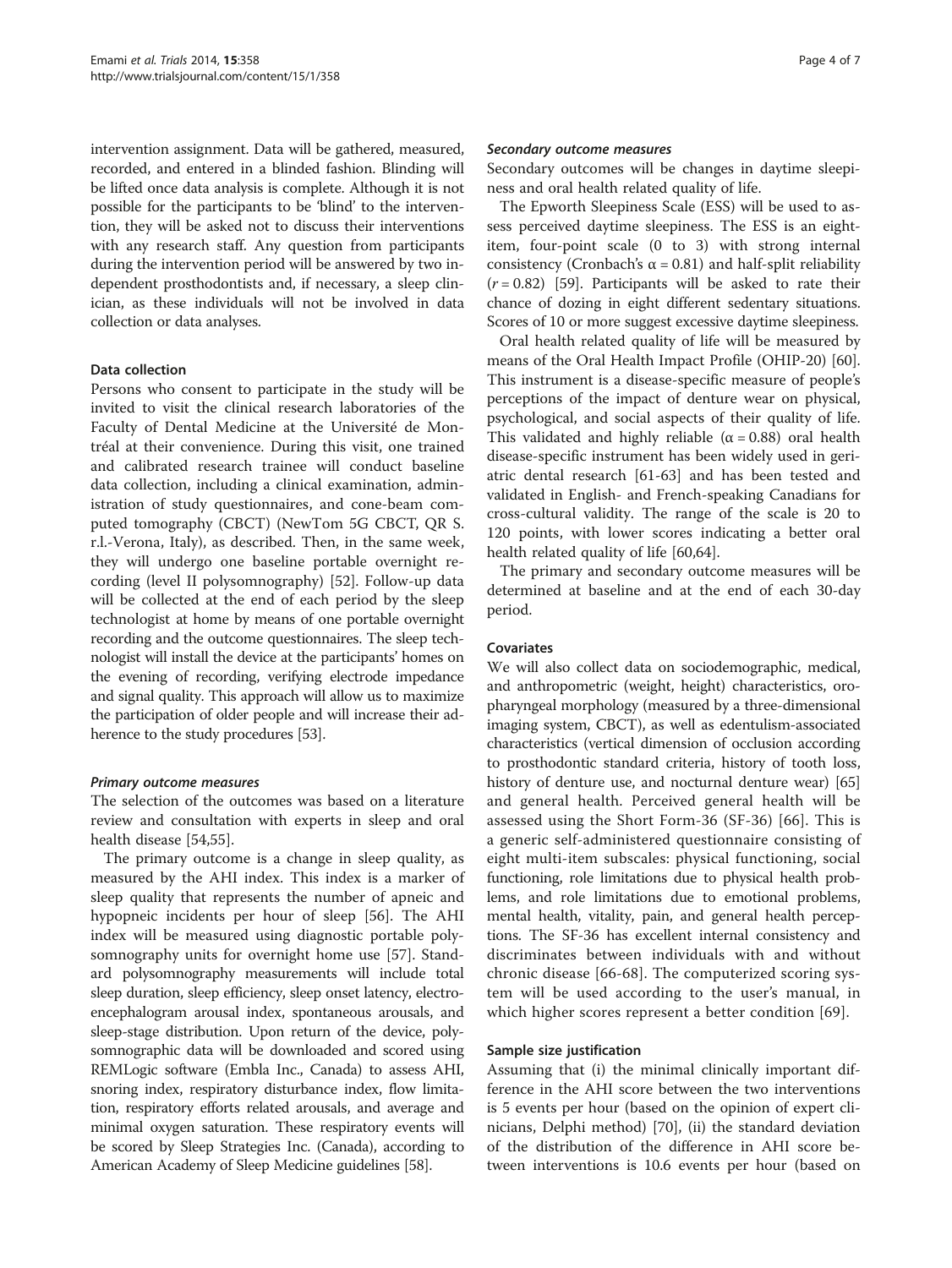<span id="page-4-0"></span>estimates from our pilot data) [\[28](#page-5-0)], and (iii) the drop-out rate is 10% (based on our pilot data), a sample size of 70 study participants will ensure a 0.90 power to reject the null hypothesis if it is indeed false, at a two-sided Bonferroniadjusted  $\alpha$  level of 0.0167 (to account for the three study outcomes).

The sample size of 70 would ensure a power of more than 0.90 to detect a difference of 2.5 units in the mean ESS score (assuming that the standard deviation is 3.5 units) [[71\]](#page-6-0), and a difference of 17 units (minimal clinically important difference) [\[72\]](#page-6-0) in the mean OHIP score (assuming that the standard deviation is 23.8 units) [[73](#page-6-0)], at a two-sided Bonferroni-adjusted α level of 0.0167 [\[74,75](#page-6-0)].

#### Statistical analysis

Descriptive analyses for all variables will be performed. In case of apparent material deviations from normality, the distributions of the dependent variables will be normalized by appropriate transformations.

Mixed linear models will be fitted using SAS Proc Mixed (SAS version 9.3, SAS Institute Inc., USA) to test the associations between the intervention and each of the study outcomes [[76\]](#page-6-0). The model will include variables for intervention, randomization sequence, period, and baseline value of the study outcome as fixed effects and subject as a random effect. Hypotheses concerning model parameters will be tested by Wald tests with an approximate  $F$  null distribution.

To test for potential modification of the impact of the intervention by determining the presence of sleep disturbance at baseline, and the degree of sleep disturbance at baseline, we will introduce a series of interaction terms between the intervention status and each of these characteristics (one at a time) into the above-described linear models.

All of the analyses will be carried out in accordance with the intention-to-treat principle, and various strategies will be contemplated, to account for post-randomization missing data in the case of non-balanced missing data or attrition of more than 10% of participants. However, in the sensitivity analyses, we will also carry out per-protocol analyses to assess the robustness of our findings to potential incomplete adherence: in particular, patients with major protocol violations or poor adhere will be excluded.

## **Discussion**

This research could inform planning for a preventive approach to improve sleep characteristics of the older population and, thereby, improve well-being and quality of life. The evidence produced by this trial will assist in producing truly evidence-based practice guidelines used by primary care providers, dentists, and sleep medicine specialists, who provide care for the millions of edentate older people around the world [[56\]](#page-5-0).

#### Trial status

The project is currently in the recruitment phase.

#### Abbreviations

AHI: Apnea-Hypopnea Index; CBCT: cone-beam computed tomography; ESS: Epworth Sleepiness Scale questionnaire; OHIP-20: Oral Health Impact Profile questionnaire; SF-36: Short Form-36 Health Survey questionnaire.

#### Competing interests

The authors declare that they have no competing interests.

#### Authors' contributions

EE, NH, and PTHN drafted the manuscript. EE, NH, and GL participated in the conception, design and coordination of the study. FRA, JSF, and IK helped revised the manuscript and participated in the conception and design of the study. All the authors revised and approved the final manuscript for publication.

#### Acknowledgements

The trial is funded by Canadian Institutes of Health Research (grant number: 325899) and is supported by the facilities of Université de Montréal, Quebec, Canada. The authors would also like to acknowledge the study collaborators and knowledge users: Matthieu Schmittbuhl, Frédéric Series, Julie Carrier, Louis de Koninck, and Pierre de Grandmont. The authors are grateful for the willing participation of study participants.

#### Author details

<sup>1</sup>Faculty of Dentistry, Université de Montréal, 2900 Edouard-Montpetit, Montreal, QC H3T 1J4, Canada. <sup>2</sup> Faculty of Dentistry, McGill University 3550 University Street, Montreal, QC H3A 2A7, Canada. <sup>3</sup> Faculty of Dentistry University of British Colombia, #103 - 2786W 16th Ave, Vancouver, BC V6K 4M1, Canada. <sup>4</sup>Schulich School of Medicine and Dentistry, University of Western Ontario, 1151 Richmond Street, London, ON N6A 5C1, Canada.

#### Received: 25 July 2014 Accepted: 9 September 2014 Published: 13 September 2014

#### References

- 1. Department of Economic and Social Affairs Population Division: World Population to 2300. New York: United Nations Publication; 2004.
- 2. Health Canada Report of the Findings of the Oral Health Component of the Canadian Health Measures Survey 2007-2009. Ottawa, ON: Ministry of Health; 2010.
- 3. Ancoli-Israel S: Sleep and its disorders in aging populations. Sleep Med 2009, 10(Suppl 1):S7–S11.
- 4. Ancoli-Israel S, Ayalon L, Salzman C: Sleep in the elderly: normal variations and common sleep disorders. Harv Rev Psychiatr 2008, 16:279–286.
- 5. Jean-Louis G, Kripke DF, Ancoli-Israel S: Sleep and quality of well-being. Sleep 2000, 23:1115–1121.
- 6. Zeitlhofer J, Schmeiser-Rieder A, Tribl G, Rosenberger A, Bolitschek J, Kapfhammer G, Saletu B, Katschnig H, Holzinger B, Popovic R, Kunze M: Sleep and quality of life in the Austrian population. Acta Neurol Scand 2000, 102:249-257.
- 7. Hossain JL, Shapiro CM: The prevalence, cost implications, and management of sleep disorders: an overview. Sleep Breath Schlaf Atm 2002, 6:85–102.
- 8. Rakel RE: Clinical and societal consequences of obstructive sleep apnea and excessive daytime sleepiness. Postgrad Med 2009, 121:86–95.
- 9. Hillman DR, Murphy AS, Pezzullo L: The economic cost of sleep disorders. Sleep 2006, 29:299-305.
- 10. Kapur KK, Garrett NR, Hamada MO, Roumanas ED, Freymiller E, Han T, Diener RM, Levin S, Wong WK: Randomized clinical trial comparing the efficacy of mandibular implant-supported overdentures and conventional dentures in diabetic patients. Part III: comparisons of patient satisfaction. J Prosthet Dent 1999, 82:416–427.
- 11. Vernazza C, Heasman P, Gaunt F, Pennington M: How to measure the cost-effectiveness of periodontal treatments. Periodontol 2000 2012, 60:138–146.
- 12. The Canadian Centre for Policy Alternatives: Putting Our Money Where Our Mouth Is: The Future of Dental Care in Canada. Ottawa, ON: 2011. [http://](http://www.policyalternatives.ca/sites/default/files/uploads/publications/National%20Office/2011/04/Putting%20our%20money%20where%20our%20mouth%20is.pdf) [www.policyalternatives.ca/sites/default/files/uploads/publications/National%](http://www.policyalternatives.ca/sites/default/files/uploads/publications/National%20Office/2011/04/Putting%20our%20money%20where%20our%20mouth%20is.pdf) [20Office/2011/04/Putting%20our%20money%20where%20our%20mouth%](http://www.policyalternatives.ca/sites/default/files/uploads/publications/National%20Office/2011/04/Putting%20our%20money%20where%20our%20mouth%20is.pdf) [20is.pdf](http://www.policyalternatives.ca/sites/default/files/uploads/publications/National%20Office/2011/04/Putting%20our%20money%20where%20our%20mouth%20is.pdf)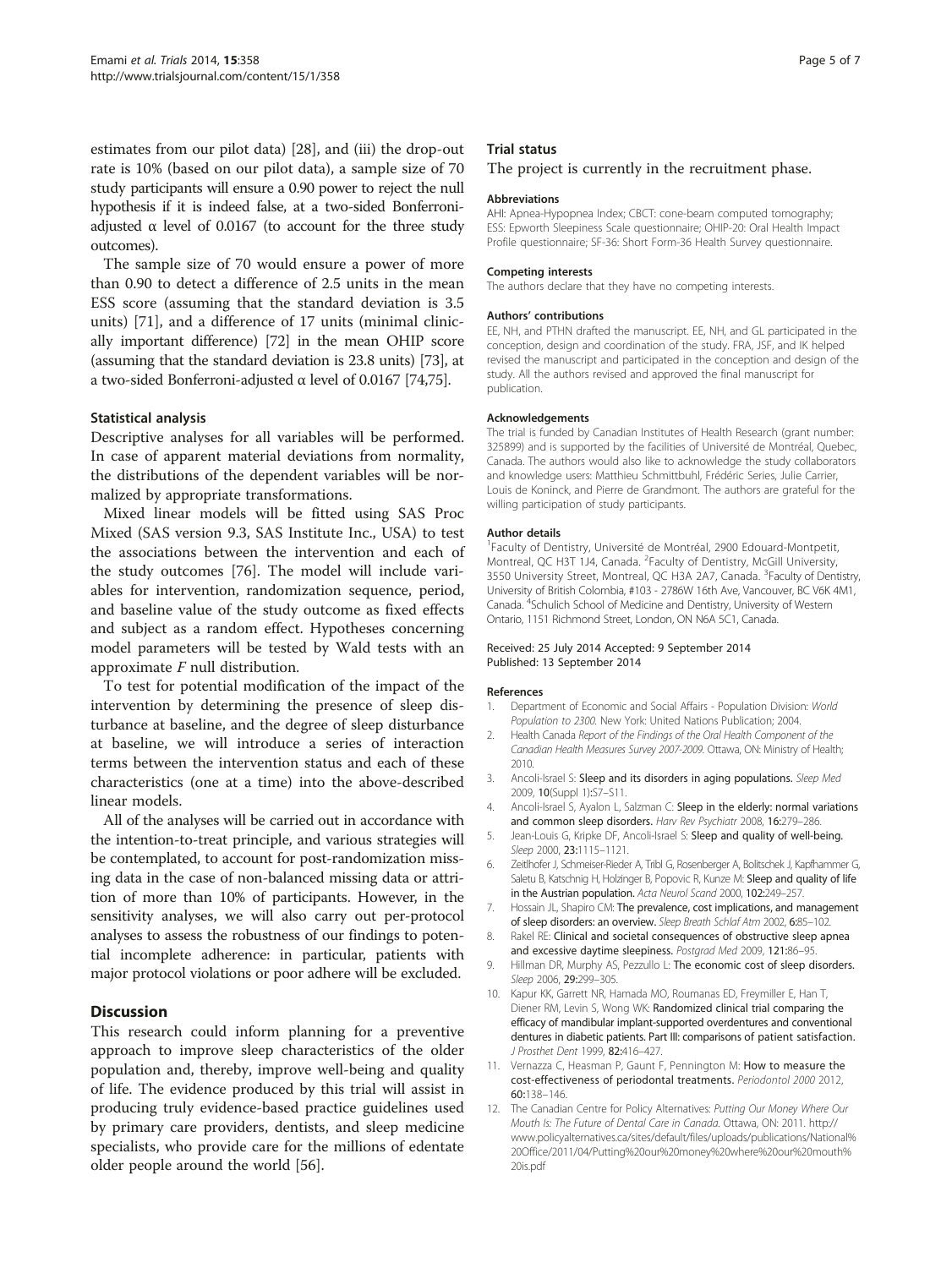- <span id="page-5-0"></span>13. Bucca C, Carossa S, Pivetti S, Gai V, Rolla G, Preti G; Edentulism and worsening of obstructive sleep apnoea. Lancet 1999, 353:121–122.
- 14. Bucca C, Cicolin A, Brussino L, Arienti A, Graziano A, Erovigni F, Pera P, Gai V, Mutani R, Preti G, Rolla G, Carossa S: Tooth loss and obstructive sleep apnoea. Respir Res 2006, 7:8.
- 15. Erovigni F, Graziano A, Ceruti P, Gassino G, De Lillo A, Carossa S: Cephalometric evaluation of the upper airway in patients with complete dentures. Minerva Stomatol 2005, 54:293–301.
- 16. Gassino G, Cicolin A, Erovigni F, Carossa S, Preti G: Obstructive sleep apnea, depression, and oral status in elderly occupants of residential homes. Int J Prosthodont 2005, 18:316–322.
- 17. Gupta P, Thombare R, Pakhan AJ, Singhal S: Cephalometric evaluation of the effect of complete dentures on retropharyngeal space and its effect on spirometric values in altered vertical dimension. ISRN Dent 2011, 2011:516969.
- 18. Huynh N, Emami E, Helman J, Chervin R: Interactions between sleep disorders and oral diseases. Oral Dis 2014, 20:236–245.
- 19. Endeshaw YW, Katz S, Ouslander JG, Bliwise DL: Association of denture use with sleep-disordered breathing among older adults. J Public Health Dent 2004, 64:181–183.
- 20. Ivanhoe JR, Cibirka RM, Lefebvre CA, Parr GR: Dental considerations in upper airway sleep disorders: a review of the literature. J Prosthet Dent 1999, 82:685–698.
- 21. Kurtulmus H, Cotert HS: Management of obstructive sleep apnea with a mandibular and tongue advancement splint (MTAS) in a completely edentulous patient. A clinical report. J Prosthodont Off J Am Coll Prosthodont 2009, 18:348–352.
- 22. Navar S, Knox J: Management of obstructive sleep apnea in an edentulous patient with a mandibular advancement splint: a clinical report. J Prosthet Dent 2005, 94:108–111.
- 23. Ancoli-Israel S, Kripke DF: Prevalent sleep problems in the aged. Biofeedback Self Regul 1991, 16:349–359.
- 24. Wolkove N, Elkholy O, Baltzan M, Palayew M: Sleep and aging: 1. Sleep disorders commonly found in older people. CMAJ 2007, 176:1299–1304.
- 25. Nguyen ATD, Jobin V, Payne R, Beauregard J, Naor N, Kimoff RJ: Laryngeal and velopharyngeal sensory impairment in obstructive sleep apnea. Sleep 2005, 28:585–593.
- 26. Hung H-C, Colditz G, Joshipura KJ: The association between tooth loss and the self-reported intake of selected CVD-related nutrients and foods among US women. Community Dent Oral Epidemiol 2005, 33:167-173.
- 27. Österberg T, Dey DK, Sundh V, Carlsson GE, Jansson J-O, Mellström D: Edentulism associated with obesity: a study of four national surveys of 16 416 Swedes aged 55-84 years. Acta Odontol Scand 2010, 68:360–367.
- 28. Almeida FR, Furuyama RJ, Chaccur DC, Lowe AA, Chen H, Bittencourt LR, Frigeiro MLMA, Tsuda H: Complete denture wear during sleep in elderly sleep apnea patients - a preliminary study. Sleep Breath 2012, 16:855-863.
- 29. Emami E, Lavigne G, de Grandmont P, Rompré PH, Feine JS: Perceived sleep quality among edentulous elders. Gerodontology 2012, 29:e128–e134.
- 30. Cumming CG, Wight C, Blackwell CL, Wray D: Denture stomatitis in the elderly. Oral Microbiol Immunol 1990, 5:82–85.
- 31. Emami E, Séguin J, Rompré PH, de Koninck L, de Grandmont P, Barbeau J: The relationship of myceliated colonies of Candida albicans with denture stomatitis: an in vivo/in vitro study. Int J Prosthodont 2007, 20:514-520.
- 32. Felton D, Cooper L, Duqum I, Minsley G, Guckes A, Haug S, Meredith P, Solie C, Avery D, Deal Chandler N, American College of Prosthodontists: Evidence-based guidelines for the care and maintenance of complete dentures: a publication of the American College of Prosthodontists. J Prosthodont 2011, 20(Suppl 1):S1-S12.
- 33. Sumi Y, Miura H, Michiwaki Y, Nagaosa S, Nagaya M: Colonization of dental plaque by respiratory pathogens in dependent elderly. Arch Gerontol Geriatr 2007, 44:119–124.
- 34. Marcus PA, Joshi A, Jones JA, Morgano SM: Complete edentulism and denture use for elders in New England. J Prosthet Dent 1996, 76:260-266.
- 35. Emami E, de Grandmont P, Rompré PH, Barbeau J, Pan S, Feine JS: Favoring trauma as an etiological factor in denture stomatitis. J Dent Res 2008, 87:440–444.
- 36. Divaris K, Ntounis A, Marinis A, Polyzois G, Polychronopoulou A: Loss of natural dentition: multi-level effects among a geriatric population. Gerodontology 2012, 29:e192–e199.
- 37. Zomorodian K, Haghighi NN, Rajaee N, Pakshir K, Tarazooie B, Vojdani M, Sedaghat F, Vosoghi M: Assessment of Candida species colonization and

denture-related stomatitis in complete denture wearers. Med Mycol 2011, 49:208–211.

- 38. ORBi: OCEBM Levels of Evidence Working Group Oxford Centre for Evidence‐Based Medicine 2011 Levels of Evidence ‐ Traduction française. In [\[http://orbi.ulg.ac.be/handle/2268/113937\]](http://orbi.ulg.ac.be/handle/2268/113937)
- 39. Arisaka H, Sakuraba S, Tamaki K, Watanabe T, Takeda J, Yoshida K: Effects of wearing complete dentures during sleep on the Apnea-Hypopnea Index. Int J Prosthodont 2009, 22:173–177.
- 40. Grimshaw J, Freemantle N, Wallace S, Russell I, Hurwitz B, Watt I, Long A, Sheldon T: Developing and implementing clinical practice guidelines. Qual Health Care 1995, 4:55–64.
- 41. Sibbald B, Roland M: Understanding controlled trials: why are randomised controlled trials important? BMJ 1998, 316:201.
- 42. Folstein MF, Folstein SE, McHugh PR: 'Mini-Mental State'. A practical method for grading the cognitive state of patients for the clinician. J Psychiatr Res 1975, 12:189–198.
- 43. Grizzle JE: The two-period change-over design and its use in clinical trials. Biometrics 1965, 21:467–480.
- 44. Anisimov VV: Effects of unstratified and centre-stratified randomization in multi-centre clinical trials. Pharm Stat 2011, 10:50–59.
- 45. Kundt G, Glass A: Evaluation of imbalance in stratified blocked randomization: some remarks on the range of validity of the model by Hallstrom and Davis. Methods Inf Med 2012, 51:55–62.
- 46. Kundt G: Comparative evaluation of balancing properties of stratified randomization procedures. Methods Inf Med 2009, 48:129–134.
- 47. Lachin JM: Statistical properties of randomization in clinical trials. Control Clin Trials 1988, 9:289–311.
- 48. Ma Z, Hu F: Balancing continuous covariates based on Kernel densities. Contemp Clin Trials 2013, 34:262-269.
- 49. Matts JP, Lachin JM: Properties of permuted-block randomization in clinical trials. Control Clin Trials 1988, 9:327–344.
- 50. Signorini DF, Leung O, Simes RJ, Beller E, Gebski VJ, Callaghan T: Dynamic balanced randomization for clinical trials. Stat Med 1993, 12:2343–2350.
- 51. Zhang Y, Rosenberger WF, Smythe RT: Sequential monitoring of randomization tests: stratified randomization. Biometrics 2007, 63:865–872.
- 52. Corral-Peñafiel J, Pepin J-L, Barbe F: Ambulatory monitoring in the diagnosis and management of obstructive sleep apnoea syndrome. Eur Respir Rev Off J Eur Respir Soc 2013, 22:312–324.
- 53. Carra MC, Huynh NT, El-Khatib H, Remise C, Lavigne GJ: Sleep bruxism, snoring, and headaches in adolescents: short-term effects of a mandibular advancement appliance. Sleep Med 2013, 14:656–661.
- 54. American Academy of Sleep Medicine Task Force: Sleep-related breathing disorders in adults: recommendations for syndrome definition and measurement techniques in clinical research. The Report of an American Academy of Sleep Medicine Task Force. Sleep 1999, 22:667–689.
- 55. Bloom HG, Ahmed I, Alessi CA, Ancoli-Israel S, Buysse DJ, Kryger MH, Phillips BA, Thorpy MJ, Vitiello MV, Zee PC: Evidence-based recommendations for the assessment and management of sleep disorders in older persons. J Am Geriatr Soc 2009, 57:761-789.
- 56. American Academy of Sleep Medicine: The International Classification of Sleep Disorders, Revised - Diagnotic and Coding Manual. 2001. [http://www.](http://www.esst.org/adds/ICSD.pdf) [esst.org/adds/ICSD.pdf](http://www.esst.org/adds/ICSD.pdf)
- 57. Tiihonen P, Hukkanen T, Tuomilehto H, Mervaala E, Töyräs J: Evaluation of a novel ambulatory device for screening of sleep apnea. Telemed E-Health 2009, 15:283–289.
- 58. American Academy of Sleep Medicine: The AASM Manual for the Scoring of Sleep and Associated Events. In [[http://www.aasmnet.org/](http://www.aasmnet.org/scoringmanual/default.aspx) [scoringmanual/default.aspx](http://www.aasmnet.org/scoringmanual/default.aspx)]
- 59. Johns MW: A new method for measuring daytime sleepiness: the Epworth Sleepiness Scale. Sleep 1991, 14:540–545.
- 60. Slade AJSGD: Development and evaluation of the Oral Health Impact Profile. Community Dent Health 1994, 11:3–11.
- 61. Slade GD: Assessing change in quality of life using the Oral Health Impact Profile. Community Dent Oral Epidemiol 1998, 26:52–61.
- 62. Locker D, Slade G: Oral health and the quality of life among older adults: the oral health impact profile. J Can Dent Assoc 1993, 59:830-833. 837–838, 844.
- 63. Heydecke G, Locker D, Awad MA, Lund JP, Feine JS: Oral and general health-related quality of life with conventional and implant dentures. Community Dent Oral Epidemiol 2003, 31:161–168.